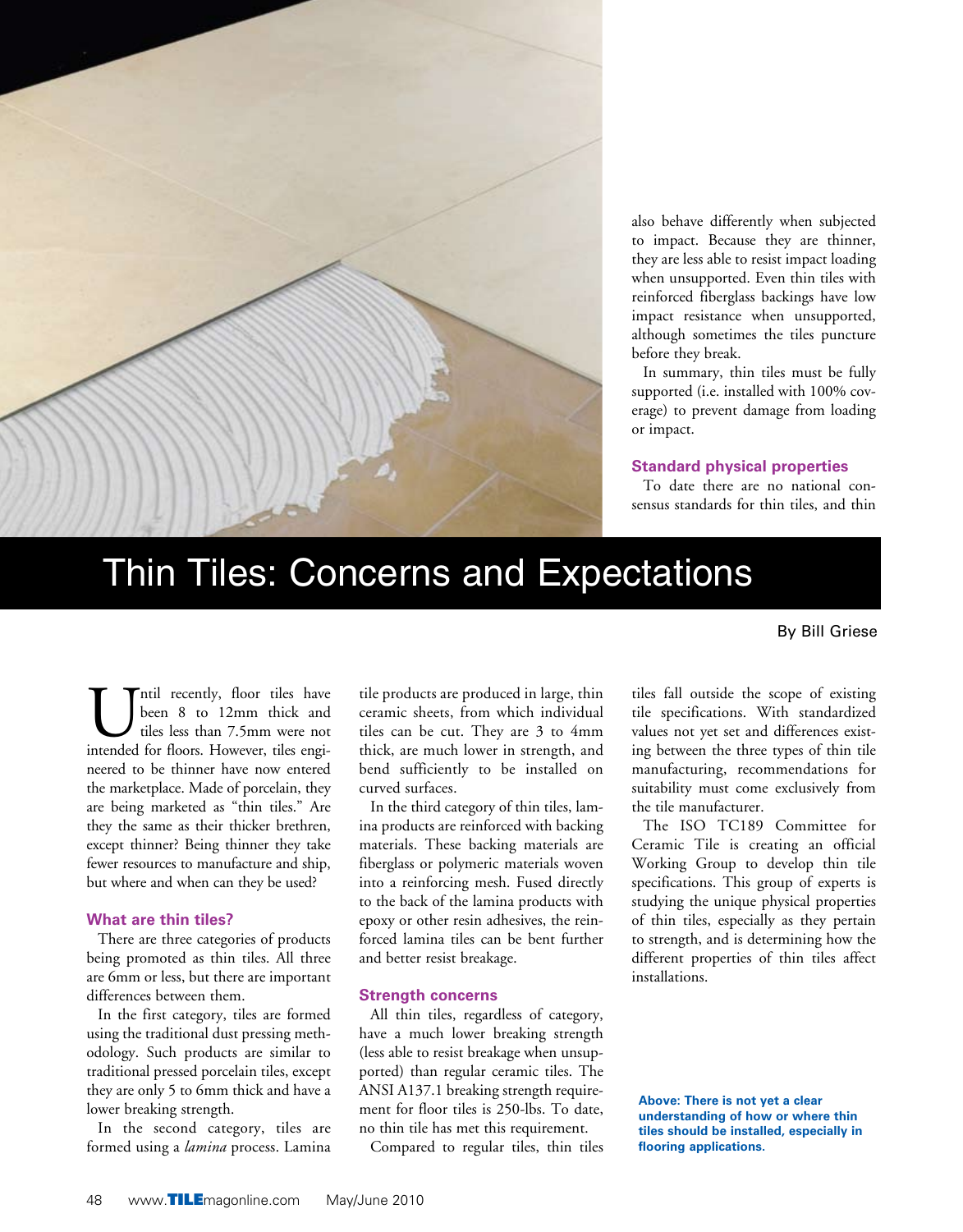

**Some thin tiles are formed using the traditional dust pressing methodology – except they are thinner and have a lower breaking strength.**

#### **Adhesive concerns**

As noted earlier, 100% thin-set or thick-bed coverage is critical for the suc cessful use of thin tiles.

Because thin tiles have a lower breaking strength, areas not supported by mortar will quickly fail, especially along the tile edges. Even in instances where full coverage is achieved, how rigid should the mortar be and how much mortar movement is acceptable? At present, these are unknowns.

There are also questions regarding which mortars bond the best to thin tiles. Thin tiles with fiberglass rein forcement likely require epoxy or reac tive resin adhesives. Many thin tiles also come without a back pattern, and it has yet to be determined which mor tars work best for those tiles. Mortar manufacturers are working to better understand the properties of thin tiles so they can develop installation recom mendations and products specifically formulated for thin tile installations. However, it will be difficult to address such issues until a definitive standard for thin tiles is created.

## **Additional handling and installation challenges**

The installation of thin tiles will be a new experience for many tile installers. Since large thin tiles can bend, they may follow simple sub strate contours. While this can help reduce lippage, installations will appear different from traditional tile installations.

Also, the installation of very large thin tiles, sometimes as large as 1m x 3m, can present unique challenges, especially when 100% coverage is necessary.



**Circle 24 on Information Card**